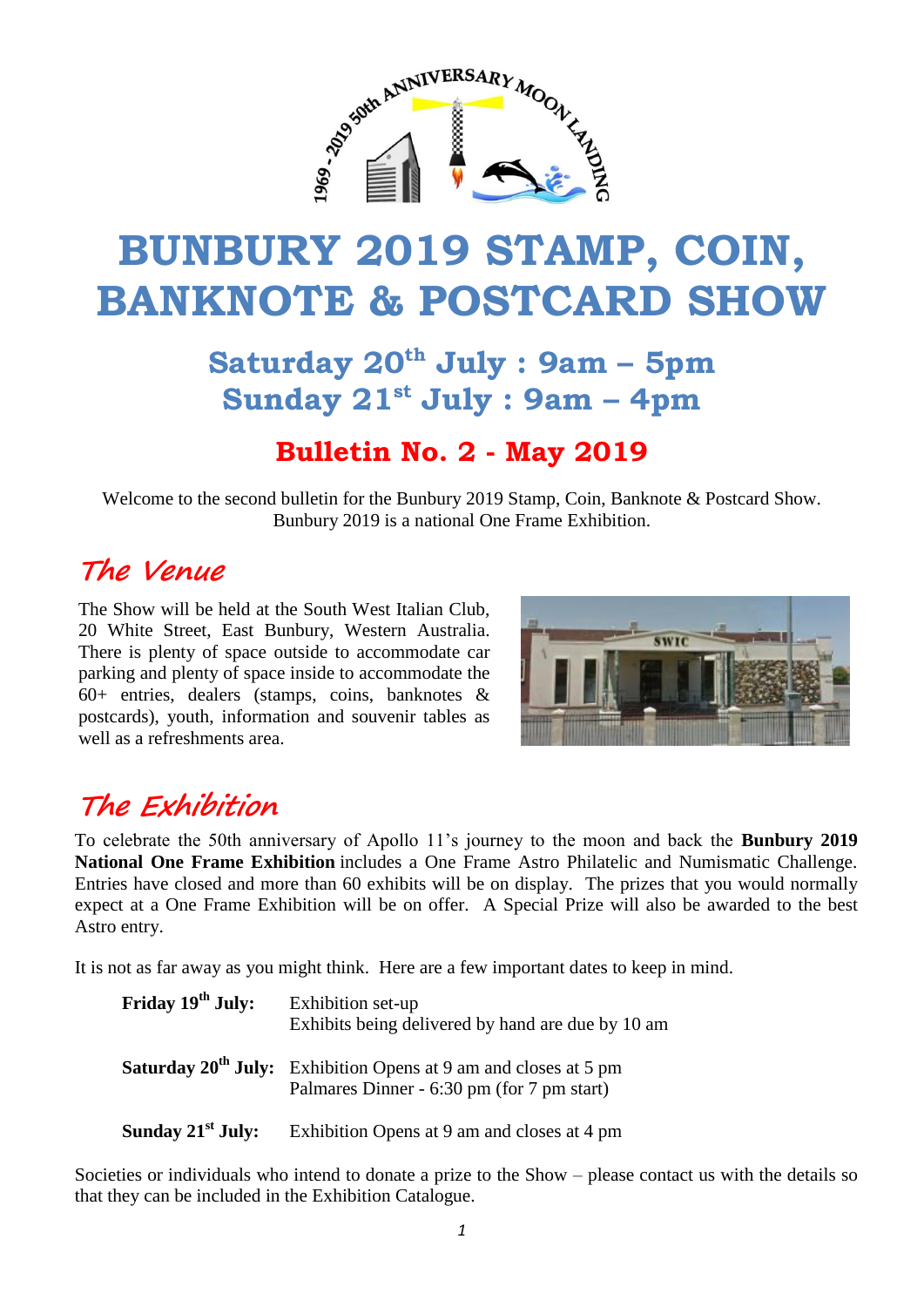### **How to get to the Show**

Bunbury is approximately 180 kilometres south of Perth.

- **DRIVING:** From Perth it will take about two hours along the Kwinana Freeway / Forrest Highway from Perth, depending on traffic.
- **TRAIN:** The *Australind* rail service takes about 2½ hours. There are two services to and from Bunbury daily, seven days a week. Depart Perth 9:30 am, arrive Bunbury 11:55 am. Depart Perth 5:55 pm, arrive Bunbury 8:25 pm.

Please note that bookings are essential. Contact TransWA for bookings and further details on 1300 662 205 or visit their website: [www.transwa.wa.gov.au](http://www.transwa.wa.gov.au/)

**BUS:** TransWA offers a road coach service. Southwest Coach Lines also offers a road coach service – Phone: 08 9753 7700 for further information.

## **Free Shuttle Service**

We will be operating a free shuttle service between the Show, to and from the City Centre, Train & Coach Passenger Terminals as well as the main hotels and motels at key times.

Simply advise us of what you need (either beforehand or at the show – please give us some notice) and we will do our best to come up with a suitable schedule.

### **Accommodation**

Bunbury is a City of approximately 35,000 people with several accommodation options that can be accessed via the various internet hotel search facilities or by contacting the Bunbury Visitor Centre on (08) 9792 7205.

The Organising Committee has inspected some of the options and as a result is prepared to recommend the Quality Hotel Lighthouse (4 stars, 1.5 km from City Centre), which will be the main accommodation for the Judging Team, and the Bunbury Apartment Motel (reasonably priced, a little way out of town, room configurations that cater for singles, couples and families).

At this point in time single room accommodation at the Bunbury Apartment Motel is virtually sold out. However, if your preference is to book accommodation by phone then if you ring (08) 9721 7333 and quote 'Stamp Show Group' you should be offered a discounted rate for apartment or family accommodation.

#### **Souvenirs**

Souvenirs are an important aspect of any Show. A limited number of Souvenirs is being produced, including P Stamps, souvenir covers, PNC's and supporters' packs. Please see the Order Form at the end of this Bulletin for a full list of the souvenir items on offer.

Several payment options are available; payment must accompany your order.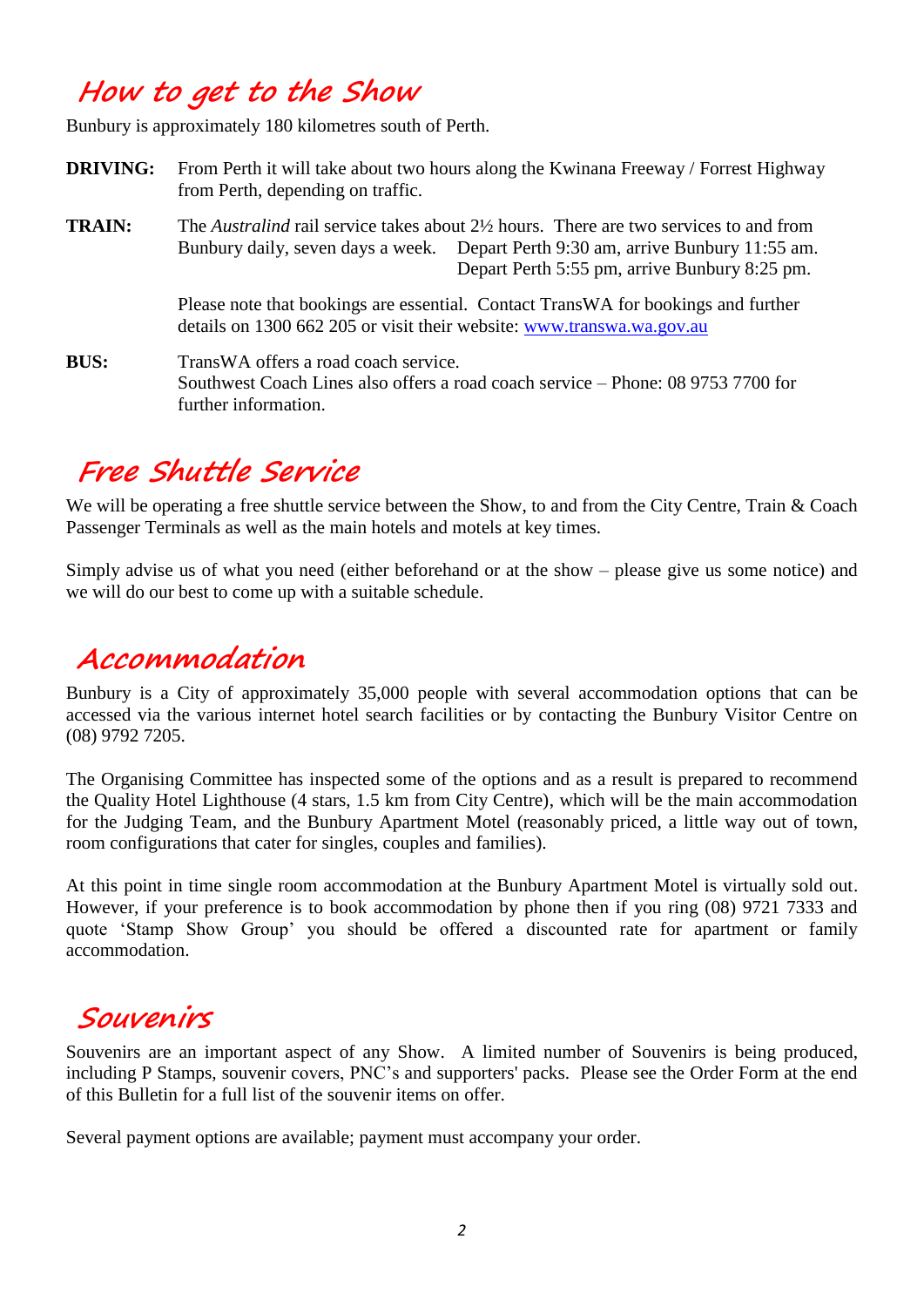# **Palmares (Awards Dinner & Prize Presentations)**

The Palmares will be held on site at the Show commencing at 6:30 pm (for a 7 pm start).

It is a common misconception that the Palmares is a closed function only open to the invited few. This is definitely not the case. Everyone is welcome to attend. Club members, friends and relatives are especially welcome.

Apart from everyone having a good time it is an opportunity for the efforts and contributions of the judges and organising committee to be acknowledged. With this in mind, the Palmares is not just your average sit down dinner. As a minimum, suit / jacket and tie are expected but not mandatory.

Each exhibitor attending will be presented with their award(s). Special prizes will also be presented.

Tickets are \$60 each, to be ordered and paid for in advance. Drinks are to be purchased separately at the bar. Please see the Order Form at the end of this Bulletin.

### **Bus Tour**

For those not planning to spend two full days at the Show, a bus tour has been organised.

Saturday afternoon – Leaving from the Show venue at 1 pm and returning at approximately 4:30 pm (Returning in time to get organised and refreshed for the Palmares).

The tour will focus on the Ferguson Valley and (in no particular order) will include :-

A stop at Gnomesville (we hope some of you will bring a gnome) Afternoon Tea and Wine Tastings at St Aidan's Winery Stop at Wellington Mill Stop at a Local Art Gallery (this may not be determined until a week before).

The cost is \$50 per person, which includes the afternoon tea and wine tastings. Places are limited so priority order must be given to those who book (and pay) first. To secure your place, please see the Order Form at the end of this Bulletin.

# **Attending Dealers**

| <b>Pittwater Stamps</b> | <b>Ace Stamp Auctions</b> | <b>Abacus Auctions</b> |
|-------------------------|---------------------------|------------------------|
| <b>Denis Penfold</b>    | <b>Lengs Collectables</b> | <b>Penny Wells</b>     |
| <b>Coin Aus John</b>    | Coins of Oz               | <b>Robin Linke</b>     |
| <b>John McPhee</b>      | <b>Philip G. McKeiver</b> | <b>Bruce Gummow</b>    |
| <b>Mike Kouwen</b>      | <b>John Davies</b>        | David Figg             |

An updated list of dealers together with a brief summary of what they will have on offer will be included in the next (and final) Bulletin.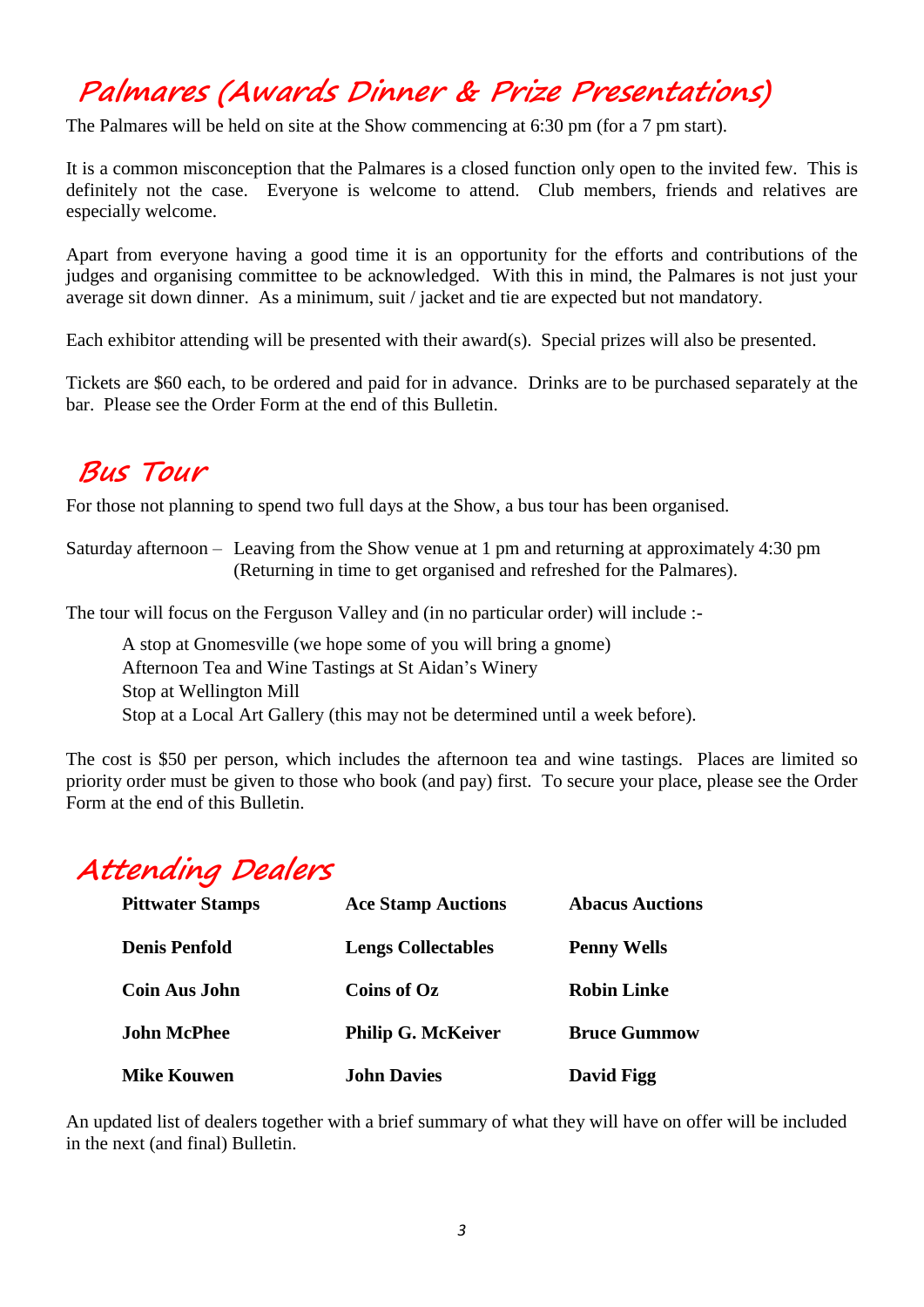### **Contact Us**

Visit our website for all the latest information and much more.

<http://www.wapc.org.au/bunbury-2019/>

Follow us on Facebook and keep up to date.

For further information:

Email our secretary, Johanna: [johanna@southwest.com.au](mailto:johanna@southwest.com.au)

Or ring Mike: (08) 9384 4981

# **Visit Bunbury and the South West**

Before or after the Show – visit some of Bunbury's attractions, take a holiday and/or tour the South West. Bring your family. Plan an extended stay to allow more time to explore this wonderful region. Contact the Bunbury Visitor Centre [(08) 9792 7205] to explore the full range of possibilities.

<https://www.australiassouthwest.com/business/services/bunbury-visitor-centre>

Further to the attractions highlighted in Bulletin No. 1 you might also like to consider :-

#### **Street & Public Art**

Getting some culture - ease yourself in with Bunbury's street and public art; the largest collection in regional Australia.

Get your copy of ReDiscover and Outside the Box Street Art Map by Six Two Three Zero and find inspirational urban art and whimsical characters painted by leading WA artists on 20 electrical boxes scattered through the CBD.





#### **Marlston Hill Lookout Tower**

Situated in Apex Drive, you can walk to the top of the unusually shaped Marlston Hill Lookout Tower to enjoy incredible panoramic views over Bunbury Harbour and Koombana Bay.

The Lookout provides expansive views over Bunbury and surrounding districts whether in the daytime or viewing the lights of Bunbury at night. You have sweeping views over the city of Bunbury, several popular beaches, the breakwater and the actual harbour, and if you are lucky, you will also see the dolphins.

Built as part of Western Australia's Bicentennial celebrations in 1988, it stands on the site of the original Bunbury lighthouse, and you can walk from here to the Lighthouse.